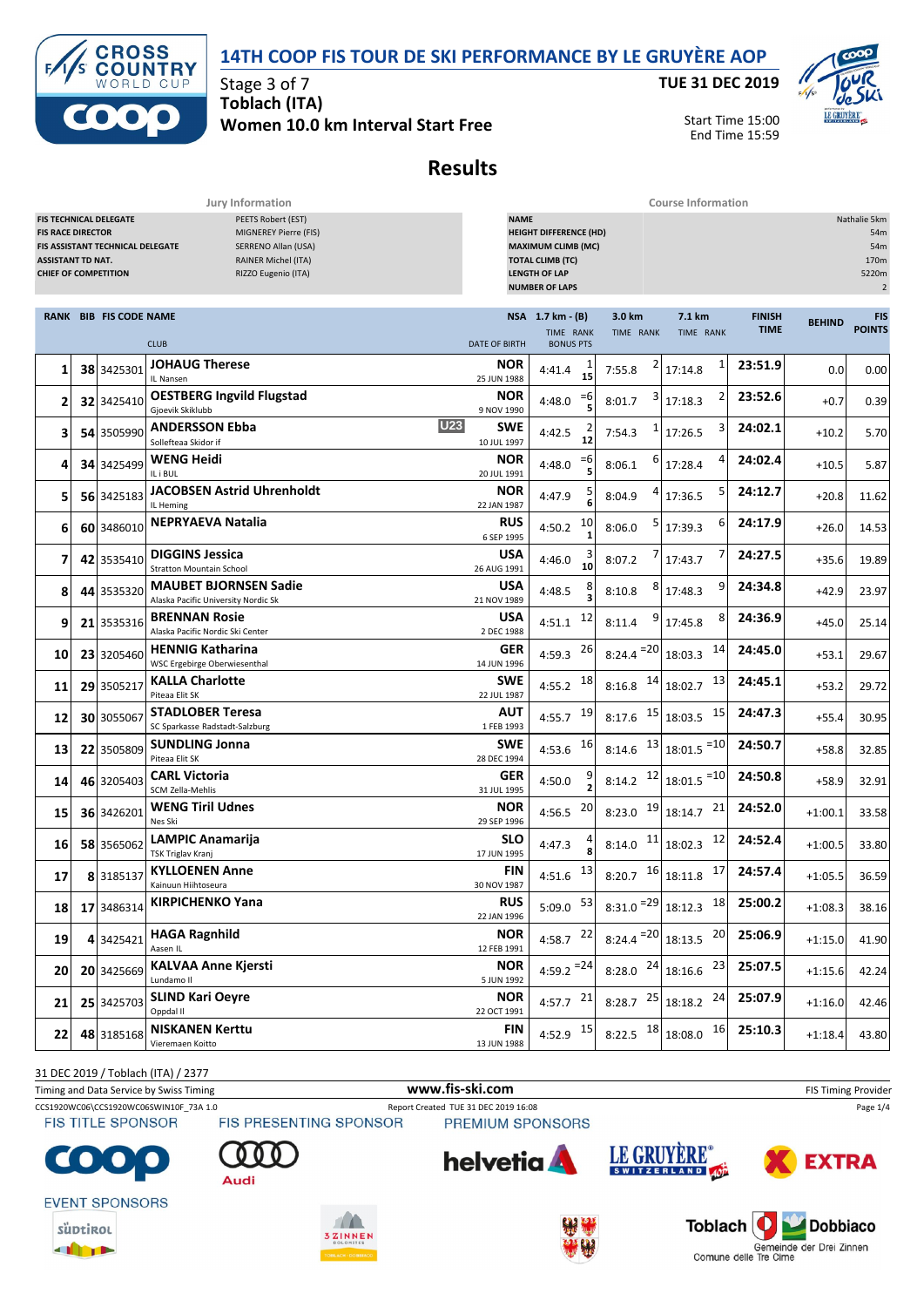



**TUE 31 DEC 2019**



Start Time 15:00 End Time 15:59

## **Results**

|    | RANK BIB FIS CODE NAME |                                                           |                                         | NSA 1.7 km - (B)              | 3.0 km                  | 7.1 km                        | <b>FINISH</b><br><b>TIME</b> | <b>BEHIND</b> | <b>FIS</b><br><b>POINTS</b> |
|----|------------------------|-----------------------------------------------------------|-----------------------------------------|-------------------------------|-------------------------|-------------------------------|------------------------------|---------------|-----------------------------|
|    |                        | <b>CLUB</b>                                               | <b>DATE OF BIRTH</b>                    | TIME RANK<br><b>BONUS PTS</b> | TIME RANK               | TIME RANK                     |                              |               |                             |
| 23 | 40 3506079             | <b>LUNDGREN Moa</b><br><b>IFK Umeaa</b>                   | <b>U23</b><br>SWE<br>14 APR 1998        | 4:50.4 $11$                   | 10<br>8:13.3            | 22<br>18:16.0                 | 25:13.6                      | $+1:21.7$     | 45.65                       |
| 24 | 28 3485862             | <b>ZHAMBALOVA Alisa</b>                                   | <b>RUS</b><br>13 SEP 1994               | $5:13.8$ <sup>=56</sup>       | 56<br>8:47.9            | 34<br>18:34.5                 | 25:15.2                      | $+1:23.3$     | 46.54                       |
| 25 | 35 3535304             | <b>CALDWELL Sophie</b><br><b>Stratton Mountain School</b> | <b>USA</b><br>22 MAR 1990               | 17<br>4:54.2                  | 17<br>8:22.3            | 19<br>18:12.4                 | 25:17.8                      | $+1:25.9$     | 47.99                       |
| 26 | 3505956                | <b>ROENNLUND Elina</b><br>Ifk Umeaa                       | <b>SWE</b><br>14 OCT 1996               | 14<br>4:52.3                  | 22<br>8:25.7            | 27<br>18:26.3                 | 25:18.6                      | $+1:26.7$     | 48.44                       |
| 27 | 27 3485849             | <b>NECHAEVSKAYA Anna</b>                                  | <b>RUS</b><br>21 AUG 1991               | $5:04.3$ $41$                 | 26<br>8:29.2            | 25<br>18:21.1                 | 25:21.4                      | $+1:29.5$     | 50.00                       |
| 28 | 2 3426110              | <b>SMEDAAS Magni</b><br>Lillehammer Skiklub               | NOR<br>17 JUN 1995                      | 27<br>5:00.0                  | 41<br>8:36.5            | 29<br>18:31.2                 | 25:25.7                      | $+1:33.8$     | 52.41                       |
| 29 | 45 3155324             | <b>JANATOVA Katerina</b><br><b>DUKLA Liberec</b>          | <b>U23</b><br><b>CZE</b><br>13 MAR 1997 | $5:00.9 = 31$                 | 31<br>8:31.8            | 32<br>18:32.8                 | 25:26.8                      | $+1:34.9$     | 53.02                       |
| 30 | 43 3205434             | <b>KREHL Sofie</b><br>SC Oberstdorf                       | <b>GER</b><br>22 SEP 1995               | $5:02.7$ <sup>=34</sup>       | 33<br>8:33.1            | 26<br>18:22.6                 | 25:29.1                      | $+1:37.2$     | 54.31                       |
| 31 | 11 3195219             | <b>CLAUDEL Delphine</b><br>La Bressaude                   | FRA<br>23 MAR 1996                      | $5:00.9 = 31$                 | $8:31.0$ <sup>=29</sup> | 33<br>18:33.8                 | 25:29.4                      | $+1:37.5$     | 54.47                       |
| 32 | 61 3515087             | van der GRAAFF Laurien<br><b>TG Hutten</b>                | <b>SUI</b><br>14 OCT 1987               | 33<br>5:01.6                  | 39<br>8:35.7            | $18:35.3$ <sup>=35</sup>      | 25:30.1                      | $+1:38.2$     | 54.86                       |
| 33 | 16 3295322             | <b>COMARELLA Anna</b><br>G.S. FIAMME ORO MOENA            | <b>U23</b><br>ITA<br>12 MAR 1997        | 38<br>5:03.4                  | 37<br>8:34.0            | 39<br>18:39.6                 | 25:31.6                      | $+1:39.7$     | 55.70                       |
| 34 | 51 3535601             | <b>OGDEN Katharine</b><br><b>Stratton Mountain School</b> | <b>U23</b><br><b>USA</b><br>17 NOV 1997 | $5:04.0$ <sup>=39</sup>       | 40<br>8:36.1            | $18:35.3$ <sup>=35</sup>      | 25:33.9                      | $+1:42.0$     | 56.99                       |
| 35 | 10 3486471             | <b>ZHEREBYATEVA Anna</b>                                  | <b>U23</b><br><b>RUS</b><br>24 FEB 1997 | 55<br>5:10.9                  | 43<br>8:37.2            | 30<br>18:31.8                 | 25:34.4                      | $+1:42.5$     | 57.27                       |
| 36 | 55 3435197             | <b>MARCISZ Izabela</b><br>SS Przadki Ski                  | <b>U23</b><br>POL<br>18 MAY 2000        | 50<br>5:07.9                  | 35<br>8:33.8            | 28<br>18:28.8                 | 25:39.1                      | $+1:47.2$     | 59.89                       |
| 37 | 39 3555052             | <b>EIDUKA Patricija</b><br>Aizkraukle                     | <b>U23</b><br>LAT<br>1 FEB 2000         | $5:10.0$ $54$                 | 50<br>8:42.0            | 42<br>18:44.9                 | 25:41.1                      | $+1:49.2$     | 61.01                       |
| 38 | 14 3295157             | <b>SCARDONI Lucia</b><br>GRUPPO SCIATORI FIAMME GIALLE    | ITA<br>22 MAR 1991                      | $5:04.0$ <sup>=39</sup>       | 36<br>8:33.9            | 37<br>18:35.7                 | 25:41.6                      | $+1:49.7$     | 61.29                       |
| 39 | 57 3675066             | <b>TYULENEVA Valeriya</b>                                 | <b>U23</b><br>KAZ<br>27 SEP 1997        | $5:06.9$ <sup>=45</sup>       | 49<br>8:40.0            | 38<br>18:38.0                 | 25:43.5                      | $+1:51.6$     | 62.35                       |
| 40 | 13 3515238             | <b>HIERNICKEL Lydia</b><br>Gardes-Frontiere               | <b>SUI</b><br>23 DEC 1996               | $5:08.3$ $51$                 | 47<br>8:39.0            | 44<br>18:48.8                 | 25:43.9                      | $+1:52.0$     | 62.57                       |
| 41 | 7 3486232              | <b>GOLOVAN Diana</b>                                      | <b>RUS</b><br>9 APR 1994                | 49<br>5:07.6                  | 42<br>8:36.7            | $18:44.2 = 40$                | 25:46.5                      | $+1:54.6$     | 64.03                       |
| 42 | 37 3055108             | <b>UNTERWEGER Lisa</b><br>SK Rottenmann-Steiermark        | AUT<br>4 FEB 1995                       | 30<br>5:00.8                  | 28<br>8:30.9            | 45<br>18:52.0                 | 25:47.6                      | $+1:55.7$     | 64.64                       |
| 43 |                        | 47 3185633 NISSINEN Vilma<br>Vuokatti Ski Team Kainuu     | <b>U23</b><br><b>FIN</b><br>19 NOV 1997 | 47<br>5:07.0                  |                         | 8:45.7 $55 \mid 18:44.2 = 40$ | 25:49.0                      | $+1:57.1$     | 65.42                       |
| 44 | 53 3045076             | <b>YEATON Jessica</b>                                     | AUS<br>21 NOV 1991                      | 48<br>5:07.5                  | 27<br>8:30.7            | 31<br>18:32.1                 | 25:50.8                      | $+1:58.9$     | 66.43                       |
| 45 | 19 3205491             | <b>FRAEBEL Antonia</b><br>WSV Asbach                      | <b>U23</b><br><b>GER</b><br>25 JAN 1997 | 5:03.3 $37$                   | 38<br>8:35.2            | 43<br>18:47.8                 | 25:50.9                      | $+1:59.0$     | 66.49                       |
| 46 | 3 3505800              | <b>DAHLQVIST Maja</b><br>Fauln-Borlaenge SK               | <b>SWE</b><br>15 APR 1994               | 28<br>5:00.5                  | 46<br>8:38.9            | 49<br>18:56.5                 | 26:02.9                      | $+2:11.0$     | 73.19                       |
| 47 | 12 3486213             | DURKINA Lidia                                             | <b>U23</b><br><b>RUS</b><br>11 SEP 1997 | 36<br>5:03.1                  | 45<br>8:38.5            | 47<br>18:54.4                 | 26:11.8                      | $+2:19.9$     | 78.16                       |

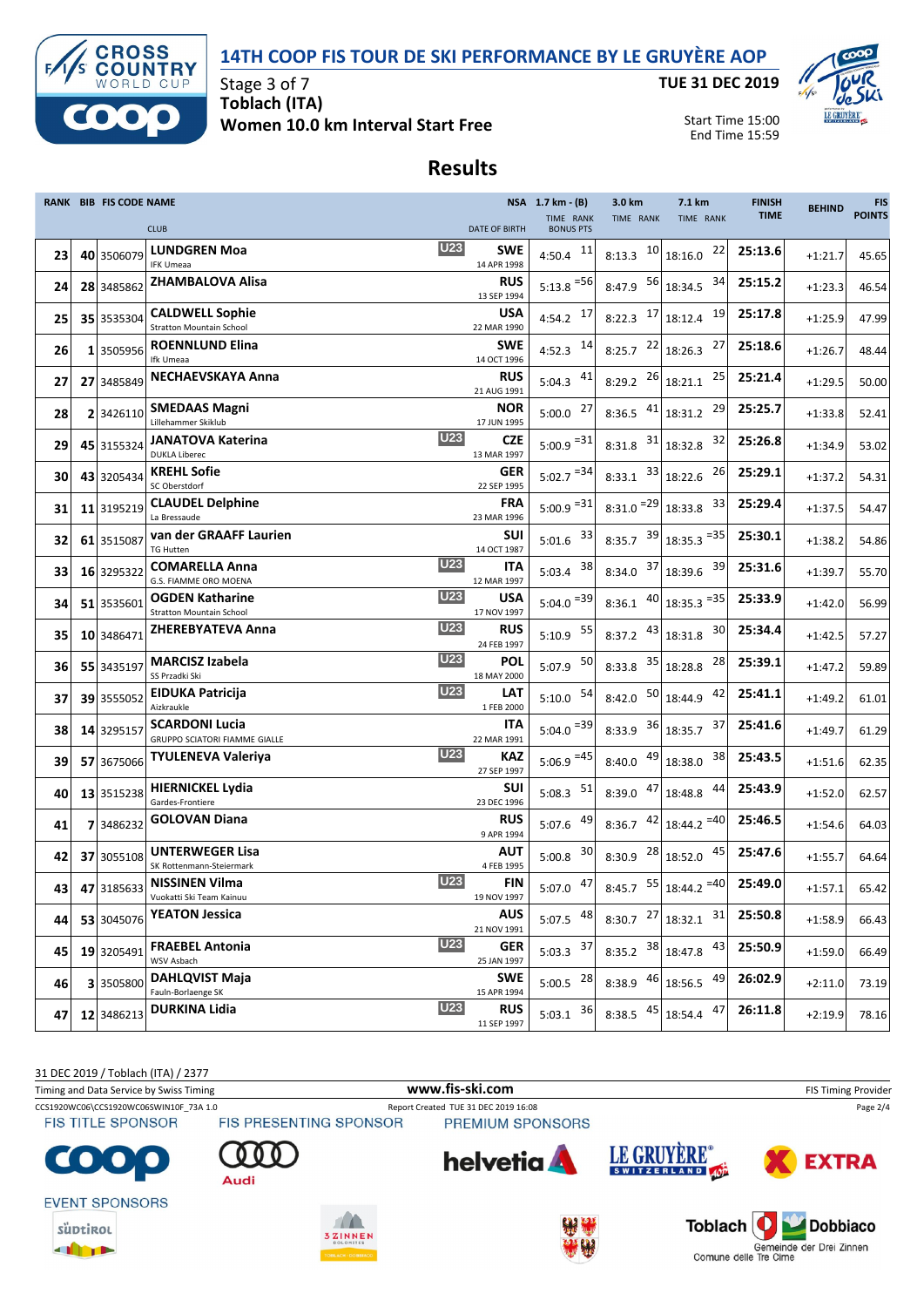



**TUE 31 DEC 2019**



Start Time 15:00 End Time 15:59

## **Results**

|    | <b>RANK BIB FIS CODE NAME</b> |                                                              |                                        | NSA 1.7 km - (B)<br><b>TIME RANK</b> | 3.0 km<br>TIME RANK | 7.1 km<br>TIME RANK         | <b>FINISH</b><br><b>TIME</b> | <b>BEHIND</b>    | <b>FIS</b><br><b>POINTS</b> |
|----|-------------------------------|--------------------------------------------------------------|----------------------------------------|--------------------------------------|---------------------|-----------------------------|------------------------------|------------------|-----------------------------|
|    |                               | <b>CLUB</b>                                                  | <b>DATE OF BIRTH</b>                   | <b>BONUS PTS</b>                     |                     |                             |                              |                  |                             |
| 48 | 6 3675035                     | <b>SHEVCHENKO Anna</b>                                       | KAZ<br>4 AUG 1993                      | 52<br>5:08.4                         | 8:42.7              | $53$ 19:04.7<br>52          | 26:14.7                      | $+2:22.8$        | 79.78                       |
| 49 | 59 3295241                    | <b>GANZ Caterina</b><br><b>GRUPPO SCIATORI FIAMME GIALLE</b> | <b>ITA</b><br>13 NOV 1995              | 4:58.9 $^{23}$                       | 8:27.1              | $23$ 18:52.3<br>46          | 26:14.9                      | $+2:23.0$        | 79.89                       |
| 50 | 9 3665121                     | <b>SERONOSOVA Polina</b>                                     | <b>BLR</b><br>22 JAN 1993              | $5:06.3$ <sup>=43</sup>              | 52<br>8:42.5        | 50<br>19:02.7               | 26:15.4                      | $+2:23.5$        | 80.17                       |
| 51 | 5 3155249                     | <b>NOVAKOVA Petra</b><br>Lk Slovan Karlovy Vary / CS MV      | <b>CZE</b><br>17 AUG 1993              | $5:02.7$ <sup>=34</sup>              | 8:45.5              | 53<br><sup>54</sup> 19:08.4 | 26:15.6                      | $+2:23.7$        | 80.28                       |
| 52 | 24 3295000                    | <b>BROCARD Elisa</b><br>C.S. ESERCITO                        | <b>ITA</b><br>27 OCT 1984              | $5:00.6$ $^{29}$                     | 44<br>8:37.5        | 48<br>18:56.1               | 26:20.1                      | $+2:28.2$        | 82.80                       |
| 53 | 50 3515221                    | <b>FAEHNDRICH Nadine</b><br>Horw                             | <b>SUI</b><br>16 OCT 1995              | $5:06.9$ <sup>=45</sup>              | 8:39.4              | 48 19:11.3<br>54            | 26:28.5                      | $+2:36.6$        | 87.49                       |
| 54 | 15 3295144                    | <b>DEBERTOLIS Ilaria</b><br>G.S. FIAMME ORO MOENA            | <b>ITA</b><br>17 SEP 1989              | $5:06.3$ <sup>=43</sup>              | 8:33.6              | $34$ 19:03.3<br>51          | 26:36.3                      | $+2:44.4$        | 91.85                       |
| 55 | 31 3675060                    | <b>SHALYGINA Kseniya</b>                                     | <b>U23</b><br><b>KAZ</b><br>5 SEP 1998 | -42<br>5:05.7                        | 8:42.2              | 55<br>$51$ 19:22.2          | 26:50.2                      | $+2:58.3$        | 99.62                       |
| 56 | 33 3675049                    | <b>BYKOVA Irina</b>                                          | <b>KAZ</b><br>6 JUL 1993               | 59<br>5:17.8                         | 57<br>8:51.8        | 56<br>19:24.4               | 26:52.9                      | $+3:01.0$        | 101.12                      |
| 57 | 49 3155186                    | <b>SCHUETZOVA Sandra</b><br><b>CKS SKI Jilemnice</b>         | <b>CZE</b><br>21 OCT 1991              | $4:59.2 = 24$                        | 32<br>8:32.6        | 57<br>19:29.3               | 26:54.3                      | +3:02.4 101.91   |                             |
| 58 | 63 3385016                    | <b>MALEC Vedrana</b><br>SK Sljeme                            | <b>CRO</b><br>24 MAR 1990              | 60<br>5:19.8                         | 9:07.6              | 58<br>$60$ 20:00.1          | 27:31.7                      |                  | +3:39.8 122.80              |
| 59 | 64 3565002                    | <b>FABJAN Vesna</b><br>TSK Triglav Kranj                     | <b>SLO</b><br>13 MAR 1985              | $5:13.8$ <sup>=56</sup>              | 9:06.0              | $\frac{59}{20:08.0}$<br>60  | 27:35.5                      | $+3:43.6$ 124.92 |                             |
| 60 | 62 3435202                    | KALETA Weronika<br>LKS MARKAM Wisniowa-Osieczany             | U23<br>POL<br>21 JUN 1999              | 58<br>5:16.6                         | 58<br>9:00.9        | 59<br>20:04.9               | 28:02.6                      | $+4:10.7$        | 140.07                      |

| Did not Start       |                                     |            |             |
|---------------------|-------------------------------------|------------|-------------|
| 18 3205407 FINK Pia |                                     |            | <b>GER</b>  |
|                     | SV Bremelau                         |            | 10 JUL 1995 |
|                     | 26 3155314 RAZYMOVA Katerina        |            | <b>CZE</b>  |
|                     | <b>SPORT CLUB PLZEN</b>             |            | 10 SEP 1991 |
| 41 3535562          | KERN Julia                          | <b>U23</b> | <b>USA</b>  |
|                     | <b>Stratton Mountain School</b>     |            | 12 SEP 1997 |
|                     | 52 3506008 RIBOM Emma               | <b>U23</b> | <b>SWE</b>  |
|                     | Piteaa Elit                         |            | 29 NOV 1997 |
| 65 3905001          | <b>CHANLOUNG Karen</b>              |            | THA         |
|                     | Ski and Snowboard Association of Th |            | 1 JUL 1996  |

| <b>WEATHER</b> | <b>SNOW CONDITION</b> | <b>TEMPERATURES</b> |              |                |               |            | <b>COMPETITORS / NSA</b> |                          |     |     |
|----------------|-----------------------|---------------------|--------------|----------------|---------------|------------|--------------------------|--------------------------|-----|-----|
|                |                       | <b>AIR</b>          | <b>SNOW</b>  | <b>ENTRIES</b> | <b>RANKED</b> | <b>DNS</b> | <b>DNF</b>               | <b>DSQ</b><br><b>DQB</b> |     | LAP |
| Mostly cloudy  | Packed                | $2.0^{\circ}$ C     | -4.6° $\cap$ | 65/<br>/19     | 60/18         | 5/5        | 0 / 0                    | 0/0                      | 0/0 | 0/0 |

FIS Technical Delegate

Race Secretary

**PEETS Robert (EST)**

Audi

**FUCHS Hannes (ITA)**

LE GRUYÈRE®

31 DEC 2019 / Toblach (ITA) / 2377

CCS1920WC06\CCS1920WC06SWIN10F\_73A 1.0 Report Created TUE 31 DEC 2019 16:08 Page 3/4<br>FIS TITLE SPONSOR FIS PRESENTING SPONSOR PREMIUM SPONSORS Timing and Data Service by Swiss Timing **www.fis-ski.com www.fis-ski.com** FIS Timing Provider

**FIS TITLE SPONSOR** 



**EVENT SPONSORS** 

süptikol **THEFT** 





helvetia



**EXTRA**